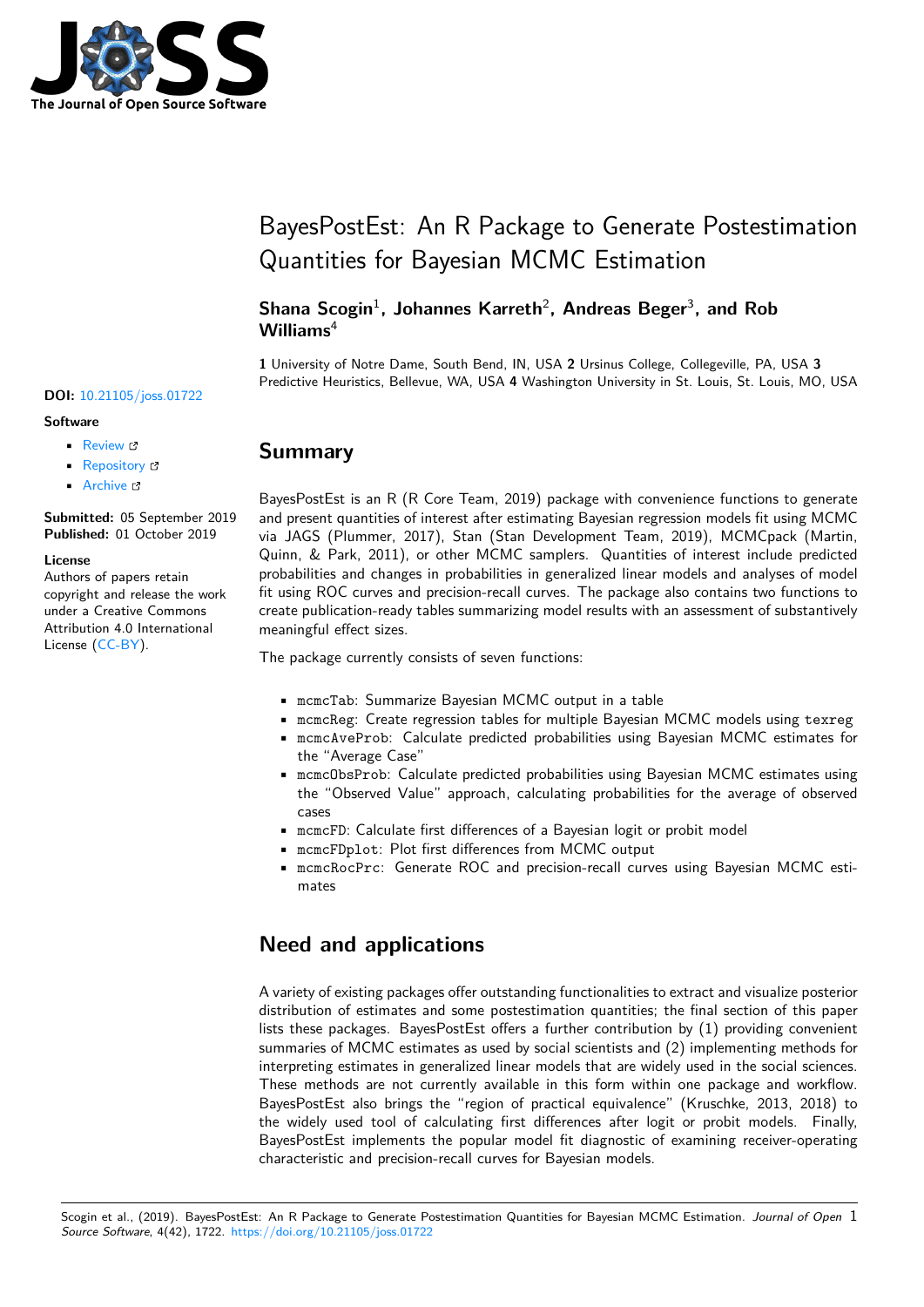

## **General setup**

All functions in BayesPostEst work with distributions of posterior draws of regression coefficients. For further processing by BayesPostEst functions, these posterior draws need to be converted into a matrix. All functions in the package do this automatically for posterior draws generated by JAGS, BUGS, MCMCpack, rstan, and rstanarm. For posterior draws generated by other tools, users must convert these objects into a matrix, where rows represent iterations and columns represent parameters. The functions in BayesPostEst then use these posterior draws to generate postestimation quantities of interest that include measures of uncertainty based on posterior distributions.

# **Summarizing Bayesian MCMC output in tables**

BayesPostEst provides two functions to summarize Bayesian model results in tables: mcmc Tab for summaries of one regression model with additional quantities of interest describing the posterior estimates, and mcmcReg for publication-ready regression tables summarizing estimates from one or multiple models.

First, mcmcTab generates a table summarizing the posterior distributions of all parameters contained in the model object. This table can then be used to summarize parameter quantities for one model in detail. By default, mcmcTab generates a dataframe with one row per parameter and columns containing the median, standard deviation, and 95% credible interval of each parameter's posterior distribution. Users can add a column to the table that calculates the percent of posterior draws that have the same sign as the median of the posterior distribution.

Users can also define a "region of practical equivalence" (ROPE, see Kruschke, 2013, 2018). This region is a band of values around 0 that are "practically equivalent" to 0, or a "negligible" effect. As discussed in the online supplement to Kruschke (2018), in an example of analyzing individual responses of opinion polls, one can think of the ROPE capturing the range of a margin of error in an aggregate poll. If a common margin of error is *±*0*.*03, then for logistic regression coefficients in analyses of predictors of individual choice such a range of negligible coefficient values might be [*−*0*.*06; 0*.*06].

```
mcmcTab(fit,
   pars = c("female", "neuroticism", "extraversion"),
   ROPE = c(-0.1, 0.1)## This table contains an estimate for parameter values
## outside of the region of practical equivalence (ROPE).
## For this quantity to be meaningful, all parameters
## must be on the same scale (e.g., standardized
## coefficients or first differences).
##
## Variable Median SD Lower Upper PrOutROPE
## 1 female 0.237 0.111 0.023 0.462 0.886
## 2 neuroticism 0.055 0.108 -0.144 0.276 0.342
## 3 extraversion 0.518 0.112 0.296 0.733 1.000
```
To define a ROPE, it can be useful for all parameters (e.g., regression coefficients) to be on the same scale because mcmcTab accepts only one definition of ROPE for all parameters. Users can standardize continuous predictors to achieve this, for instance by dividing them by two standard deviations (Gelman, 2008).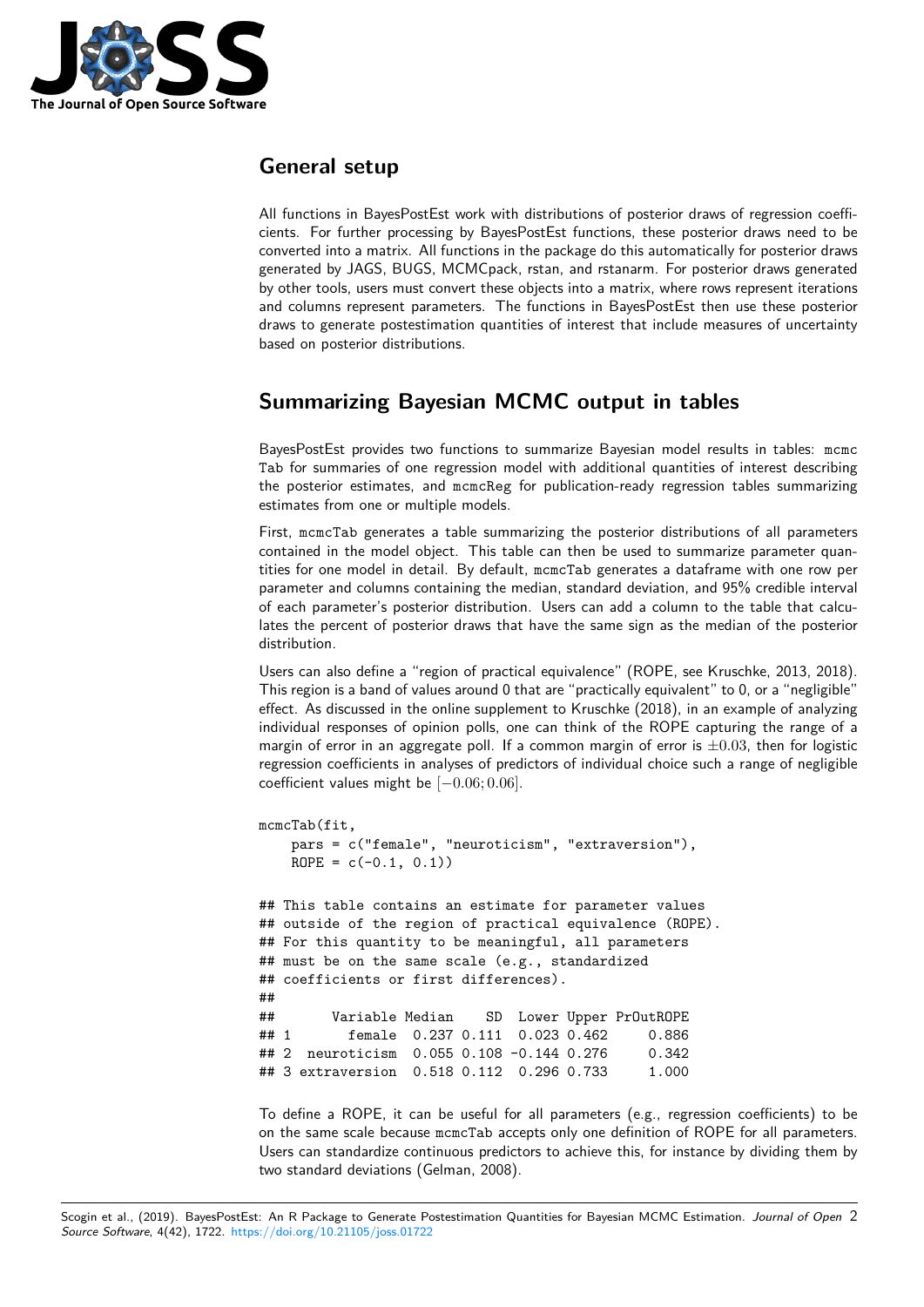

The output from mcmcTab can be exported to be inserted into a variety of document types using appropriate R packages, including flextable (Gohel, 2019), xtable (Dahl, Scott, Roosen, Magnusson, & Swinton, 2019), or knitr (Xie, 2019).

Second, mcmcReg generates tables summarizing estimates from *multiple* Bayesian models. The function then uses texreg (Leifeld, 2013) to produce publication-ready tables in HTML or LaTeX format. This gives users a convenient and time-saving option to present estimates from different model specifications alongside each other. Beyond the arguments explicitly mentioned in the help file for mcmcReg, users can also supply any of the arguments that are part of the texreg function. The code below produces the following table:

```
mcmcReg(mod = list(fit1, fit2),
        pars = c("(Intercept)", "female", "neuroticism", "extraversion"),
        pointest = "median",
        coefnames = list(c("Intercept", "Female"),
            c("Intercept", "Female", "Neuroticism", "Extraversion")),
        ci = 0.95,format = "latex",
        caption = "Determinants of volunteering",
        caption.above = TRUE)
```
# Table 1: Determinants of volunteering

|              | Model 1          | Model 2          |
|--------------|------------------|------------------|
| Intercept    | $-0.46*$         | $-0.46*$         |
|              | $[-0.62; -0.30]$ | $[-0.62; -0.31]$ |
| Female       | $0.25*$          | $0.24*$          |
|              | [0.03; 0.47]     | [0.02; 0.46]     |
| Neuroticism  |                  | 0.06             |
|              |                  | $[-0.14; 0.28]$  |
| Extraversion |                  | $0.52*$          |
|              |                  | [0.30; 0.73]     |

\* 0 outside 95% credible interval.

**Figure 1:** Table produced with the mcmcReg function.

# **Predicted probabilities and first differences**

BayesPostEst builds on estimates from a Bayesian generalized linear model with *k* covariates *x* and the inverse logit (or probit) link function, where

$$
Pr(y = 1|x_k) = \text{logit}^{-1}(\beta_1 + \beta_2 x_k)
$$

Scogin et al., (2019). BayesPostEst: An R Package to Generate Postestimation Quantities for Bayesian MCMC Estimation. *Journal of Open* 3*Source Software*, 4(42), 1722. https://doi.org/10.21105/joss.01722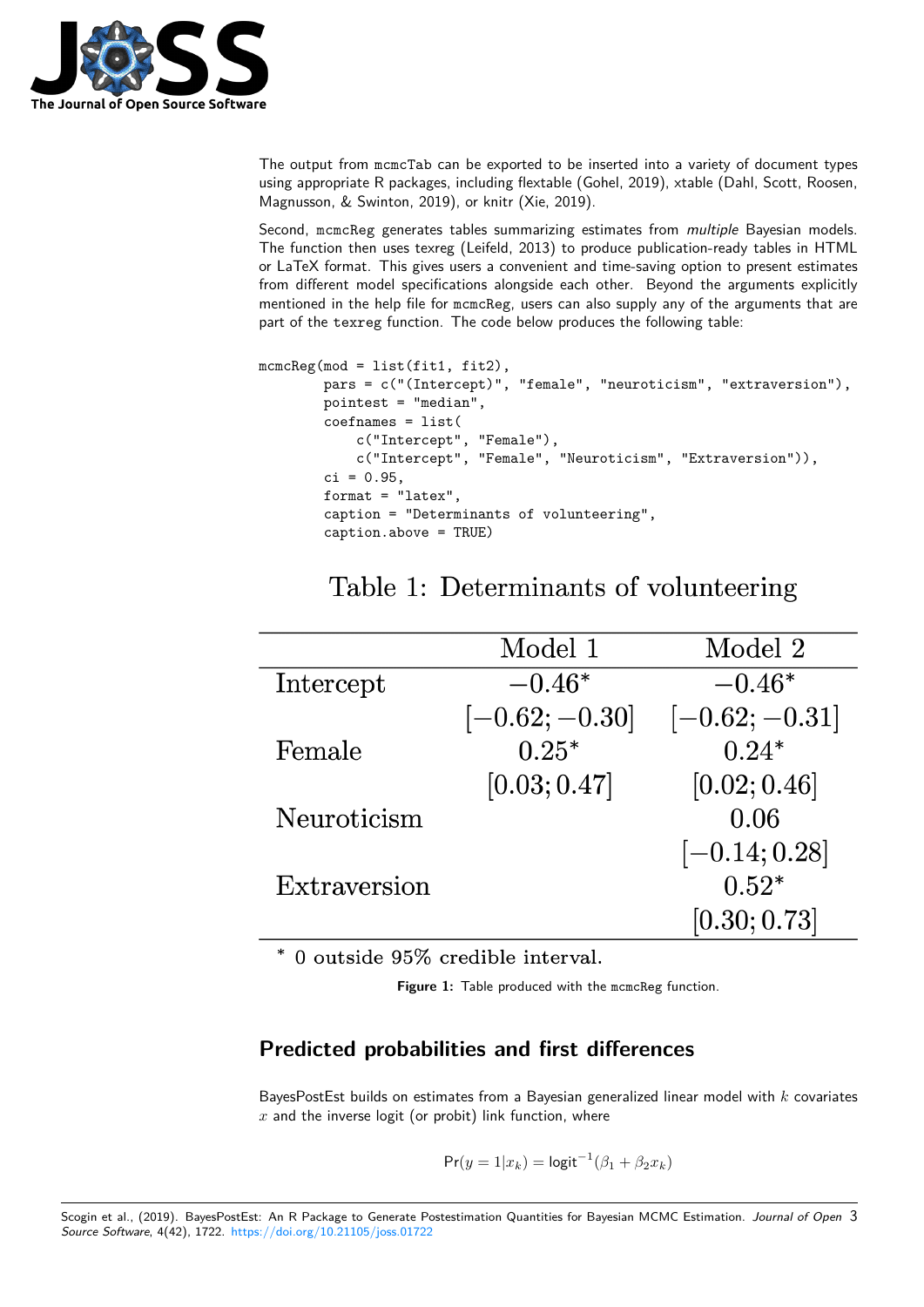

$$
\Pr(y=1|x_k)=\Phi(\beta_1+\beta_2 x_k)
$$

To evaluate the relationship between covariates and a binary outcome, mcmcAveProb calculates the predicted probability  $(Pr(y = 1))$  at pre-defined values of one covariate of interest (*x*), while all other covariates are held at a "typical" value. This follows suggestions outlined in King, Tomz, & Wittenberg (2000) and elsewhere, which are commonly adopted by users of GLMs. The mcmcAveProb function by default calculates the median value of all covariates other than *x* as "typical" values. Users can then access the full posterior distributions of the predicted probability at different values of *x*, or the median and a credible interval of the same quantity.

As an alternative to probabilities for "typical" cases, Hanmer & Kalkan (2013) suggest to calculate predicted probabilities for all observed cases and then derive an "average effect". In their words, the goal of this postestimation "is to obtain an estimate of the average effect in the population … rather than seeking to understand the effect for the average case." BayesPostEst allows users to calculate these quantities for binary and continuous predictors based on observed values of covariates, using the mcmcObsProb function. Users can then summarize or visualize these quantities as is common in the social sciences (Hanmer & Kalkan, 2013; King et al., 2000; Long, 1997)

To summarize typical effects across covariates rather than full predicted probabilities, users can generate "first differences" (King et al., 2000; Long, 1997). This quantity represents, for each covariate, the difference in predicted probabilities for cases with low and high values of the respective covariate. For each of these differences, all other variables are held constant at their median. To make use of the full posterior distribution of first differences, BayesPostEst provides a dedicated plotting function. mcmcFDplot returns a ggplot2 object that can be further customized. The function is modeled after Figure 1 in Karreth (2018). Users can specify a region of practical equivalence and print the percent of posterior draws to the right or left of the ROPE. If ROPE is not specified, the figure automatically prints the percent of posterior draws to the left or right of 0.

Scogin et al., (2019). BayesPostEst: An R Package to Generate Postestimation Quantities for Bayesian MCMC Estimation. *Journal of Open* 4*Source Software*, 4(42), 1722. https://doi.org/10.21105/joss.01722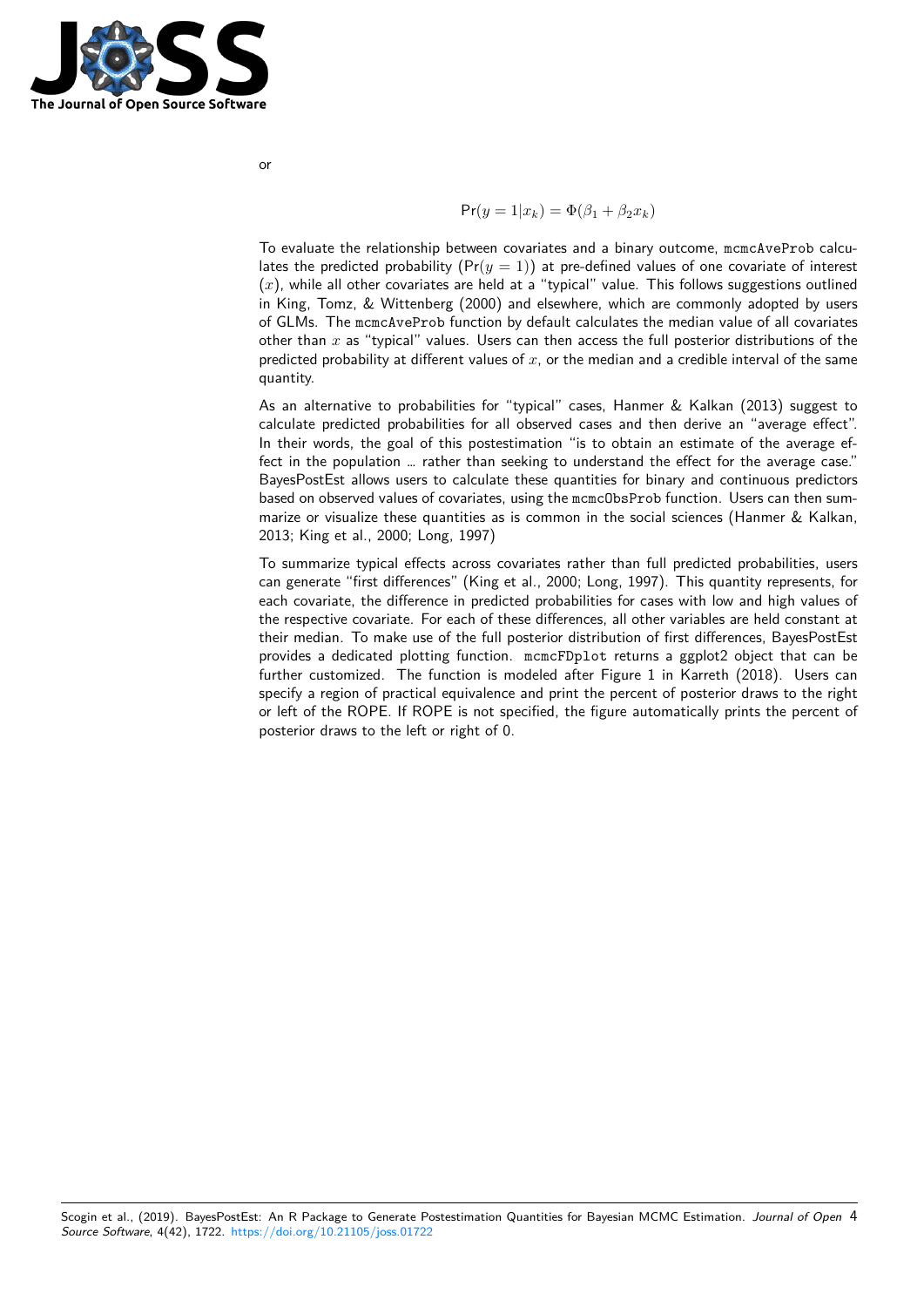



**Figure 2:** Output from the mcmcFDplot function. See the package vignette for more details.

## **Model fit analyses using ROC and Precision-Recall curves**

One way to assess the fit of statistical models fit on binary outcomes is to calculate the area under the Receiver Operating Characteristic (ROC) and Precision-Recall curves. A short description of these curves and their utility for model assessment is provided in Beger (2016). Both methods assess the trade-off between true and false positives. ROC curves become less useful as outcomes of interest (or observed ones) become rare; precision-recall curves are a more suitable tool for such rare outcomes. The mcmcRocPrc function produces an object with four elements: the area under the ROC curve, the area under the PR curve, and two dataframes to plot each curve. While the area under each curve can be a useful summary of model fit, plotting the curves can serve to assess the model's trade-off in more detail.

# **Comparison to other packages**

The following packages provide functions similar (concretely or in spirit) to BayesPostEst. BayesPostEst is inspired by some of the functionality in these packages, but aims to combine tools commonly used in the social sciences in one workflow.

- tidybayes (Kay, 2019) offers a tidy workflow for extracting posterior distributions of estimates, fits, and predictions.
- bayesplot (Gabry & Mahr, 2019) offers various plotting options for posterior quantities, including posterior predictive checks.
- bayestable (Ananyev, 2018) generates a regression table from MCMC estimates that can be passed on to the texreg package (Leifeld, 2013) for printing.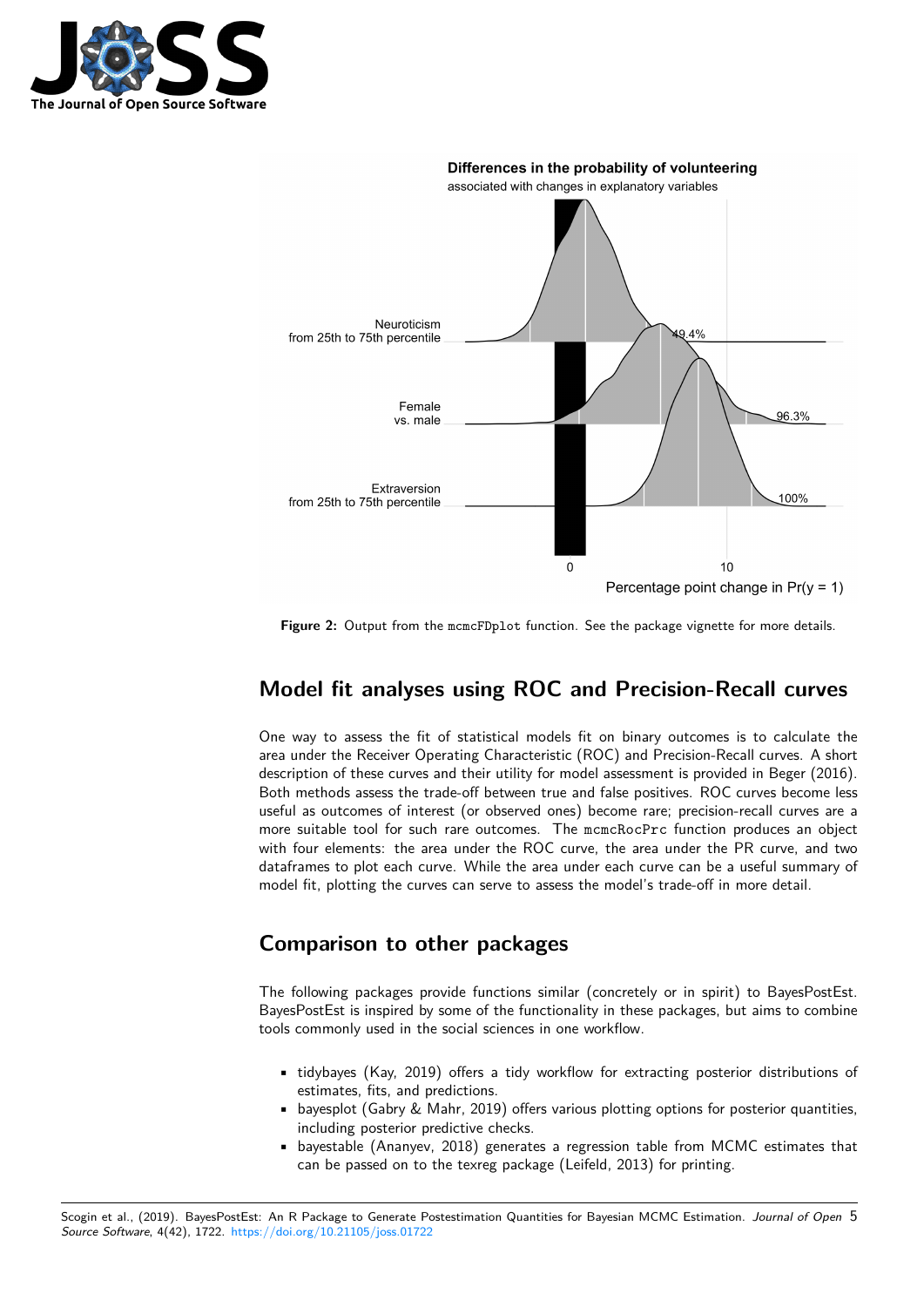

- The sjstats (Lüdecke, 2019a) and sjPlot (Lüdecke, 2019b) suite of packages allows for a variety of postestimation commands, including predicted probabilities, marginal effects, and a function to evaluate estimates in relationship to a user-defined ROPE.
- Similarly, bayestestR (Makowski, Ben-Shachar, & Lüdecke, 2019) offers a broad set of functions to analyze and describe posterior distributions of coefficients, but not other post-estimation quantities of interest.
- The ggmcmc (Fernández-i-Marín, 2016) package contains a function to plot the ROC curve after a regression model for binary outcomes.
- The brms (Bürkner, 2017) package offers a variety of convenient postestimation commands, including predicted probabilities, for Bayesian models estimated directly in brms.

# **Future developments**

Plans for future work include extending existing methods in this package to a broader class of models, including generalized linear models with other link functions (e.g., models for ordered, categorical, and count outcomes) and multilevel/hierarchical generalized linear models.

# **Contributions**

At the time of submission of this manuscript, the authors have contributed to the project as follows. S.S. created the package, improved functions, wrote function documentation, tested the package, and is the package maintainer. J.K. wrote most of the initial functions, the package vignette, and the JOSS manuscript. R.W. wrote the mcmcReg function and contributes to package development and optimization. A.B. rewrote the mcmcRocPrc function and reviewed code coverage.

## **References**

Ananyev, M. (2018). *Bayestable: Summarizing and presenting results of MCMC inference in Plain Text/LaTex/HTML*. Retrieved from https://github.com/ananyevm/bayestable/

Beger, A. (2016). Precision-recall curves. *Available at SSRN: https://ssrn.com/abstract=2765419*. doi:10.2139/ssrn.2765419

Bürkner, P.-C. (2017). brms: An R pa[ckage for Bayesian multilevel models using](https://github.com/ananyevm/bayestable/) Stan. *Journal of Statistical Software*, *80*(1), 1–28. doi:10.18637/jss.v080.i01

Da[hl, D. B., Scott, D., R](https://doi.org/10.2139/ssrn.2765419)oosen, C., Magnusson, A., & Swinton, J. (2019). *Xtable: Export tables to LaTeX or HTML*. Retrieved from https://CRAN.R-project.org/package=xtable

Fernández-i-Marín, X. (2016). ggmcmc: Analysi[s of MCMC samples an](https://doi.org/10.18637/jss.v080.i01)d Bayesian inference. *Journal of Statistical Software*, *70*(9), 1–20. doi:10.18637/jss.v070.i09

Gabry, J., & Mahr, T. (2019). Bayesplo[t: Plotting for bayesian models. Retrieved fr](https://CRAN.R-project.org/package=xtable)om mc-stan.org/bayesplot

Gelman, A. (2008). Scaling regression inputs by [dividing by two standard](https://doi.org/10.18637/jss.v070.i09) deviations. *Statistics in Medicine*, *27*(15), 2865–2873. doi:10.1002/sim.3107

[Gohel, D. \(2019\).](mc-stan.org/bayesplot) *Flextable: Functions for tabular reporting*. Retrieved from https://CRAN. R-project.org/package=flextable

Hanmer, M. J., & Kalkan, K. O. (2[013\). Behind the](https://doi.org/10.1002/sim.3107) Curve: Clarifying the Best Approach to Calculating Predicted Probabilities and Marginal Effects from Limited Dep[endent Variable](https://CRAN.R-project.org/package=flextable)